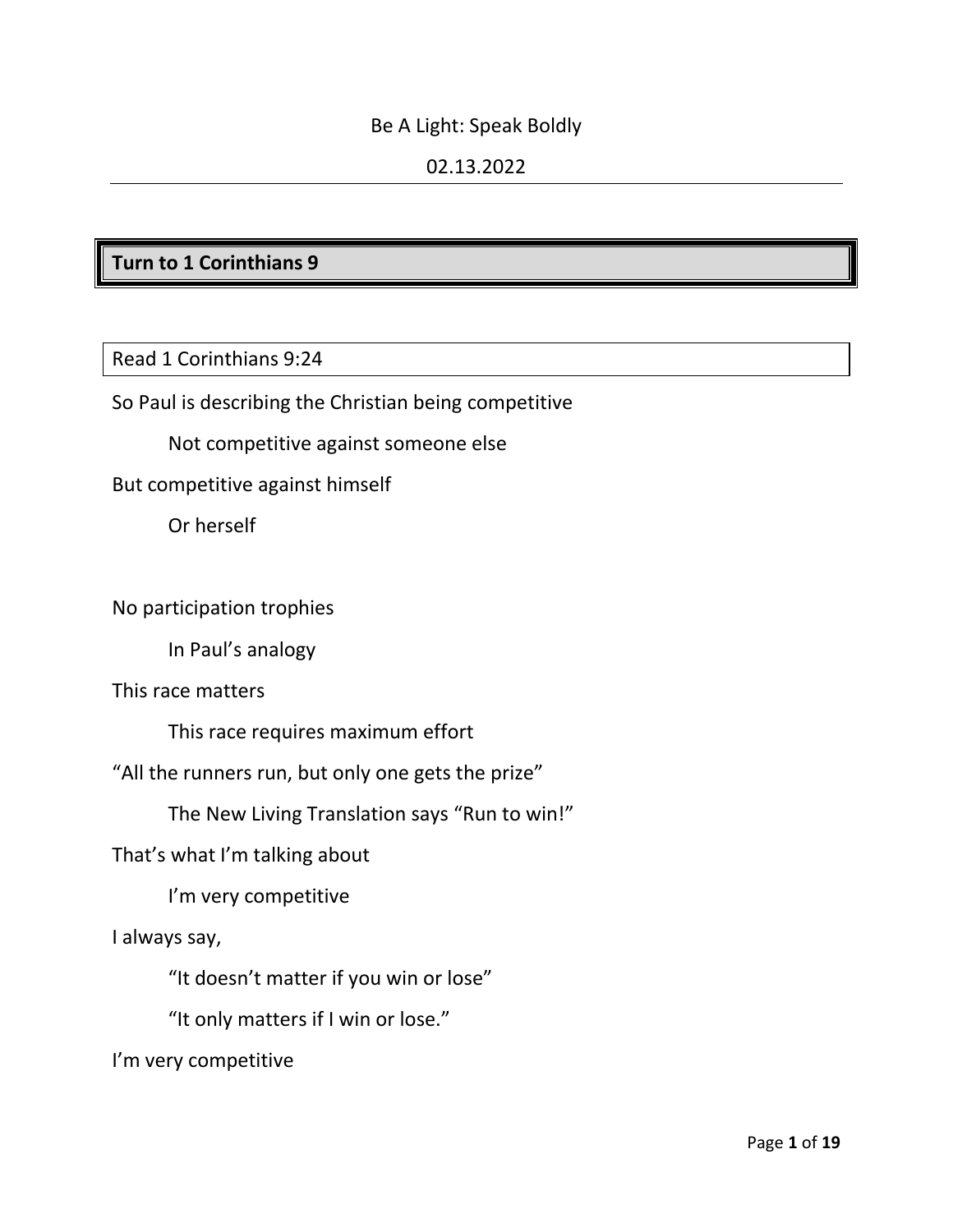And Paul's saying

In this one aspect of the Christian life

We'll see what that is

In just a second

In this one aspect of the Christian life

Be competitive

Not against anyone else

But reach your utmost potential

Jesus said

**When someone has been given much, much will be required in return; and when someone has been entrusted with much, even more will be required. – Luke 12:48b**

In honor of the Olympics

Paul continues

Read 1 Corinthians 9:25

Tom Brady just retired from the NFL

It's Super Bowl Sunday

And in honor of his retirement

As a Colts fan, I think this is the first time I've ever quoted Tom Brady

Tom Brady won 7 Super Bowls

So he has 7 super bowl champion rings

He was asked once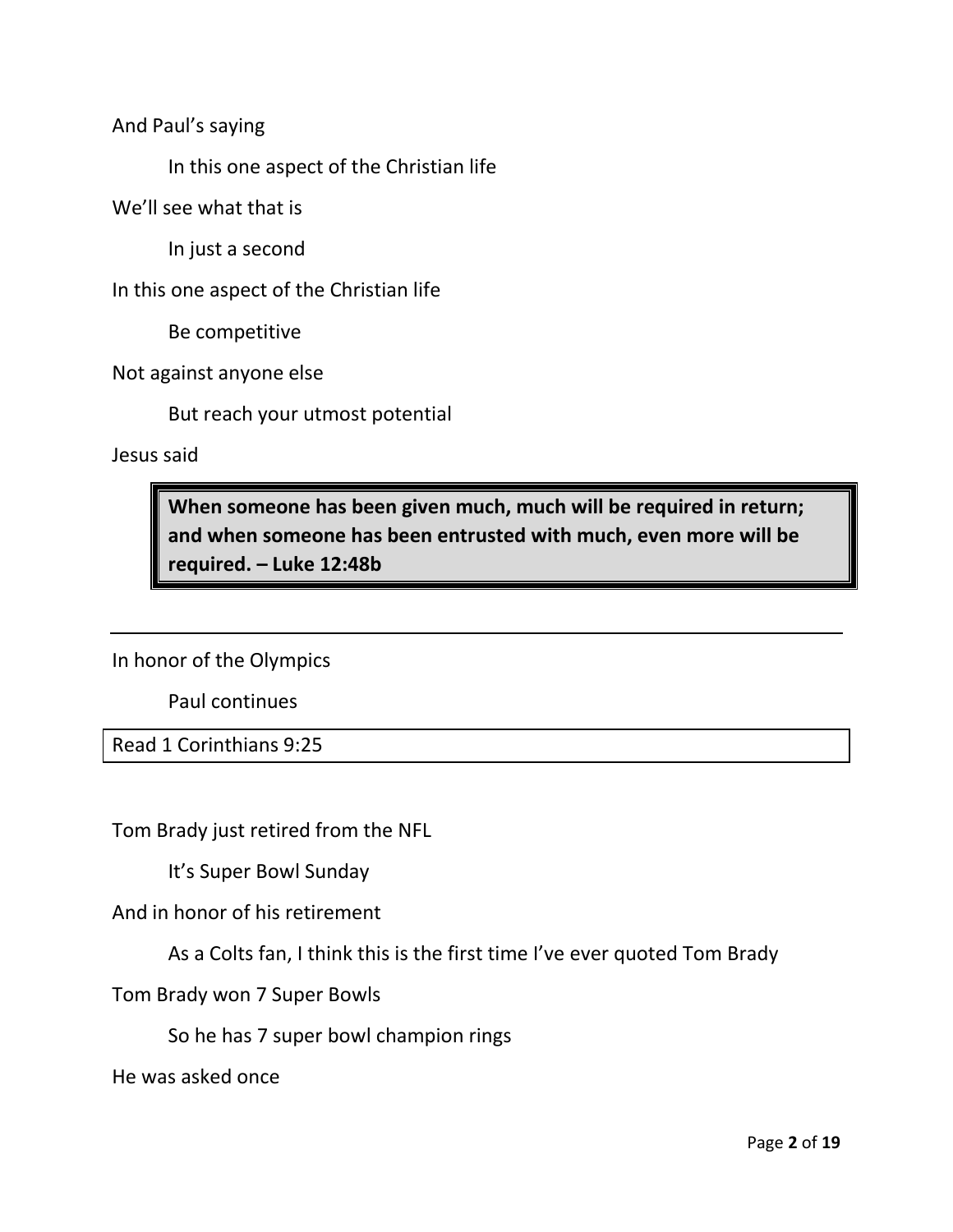## **"You wanna know which ring is my favorite? The next one." -Tom Brady**

Whoever wins the game tonight

Will be very happy and excited

For a day or so

Maybe a couple weeks

And then they'll be focused on next year

Paul says the race I'm describing

Has a longer shelf life

**Therefore** 

Because this is a long-term deal

**Therefore** 

Read 1 Corinthians 9:26-27

Notice the word slave

That's key in this passage

It's a clue of what race Paul is describing

He says I go against my feelings

I go against my emotions or natural desires

I make my body my slave

So that I can run this race

So that I can win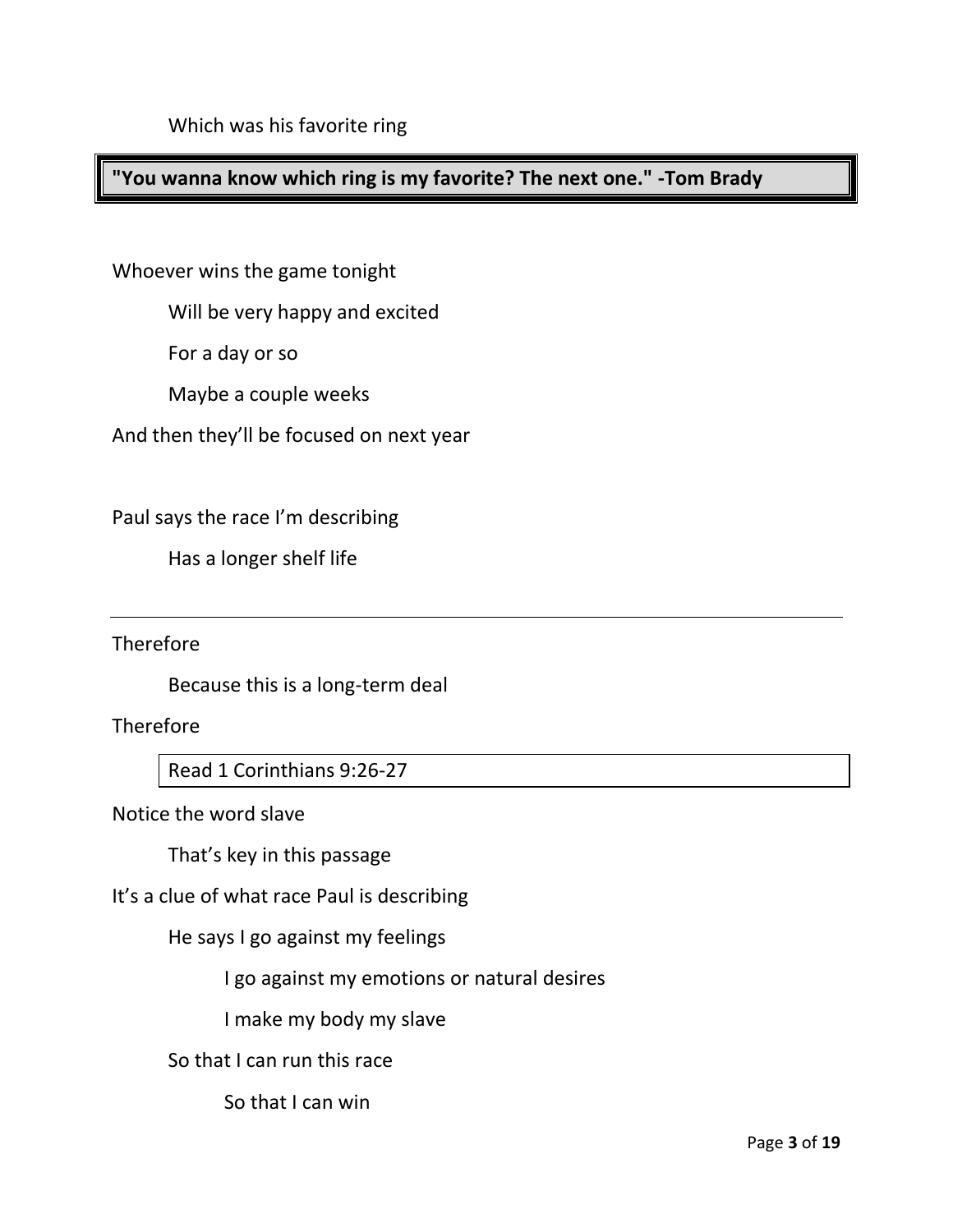So what race is he talking about?

And what does being a "slave" have to do with it?

Look up at verse 19

Read 1 Corinthians 9:19

I make my body a slave

I go against my feelings

I go against my emotions or natural desires

I make my body my slave

So that I can run this race

So that I can win

#### Read 1 Corinthians 9:20-22

"By all possible means"

Paul says I'll do anything but sin

To win someone to Christ

I'll do anything but disobey God

To win someone *to* God

Read 1 Corinthians 9:23

I don't love that translation

I think the New American Standard is a little closer to the original

**I do all things for the sake of the gospel, so that I may become a fellow partaker of it. – 1 Corinthians 9:23 (NASB)**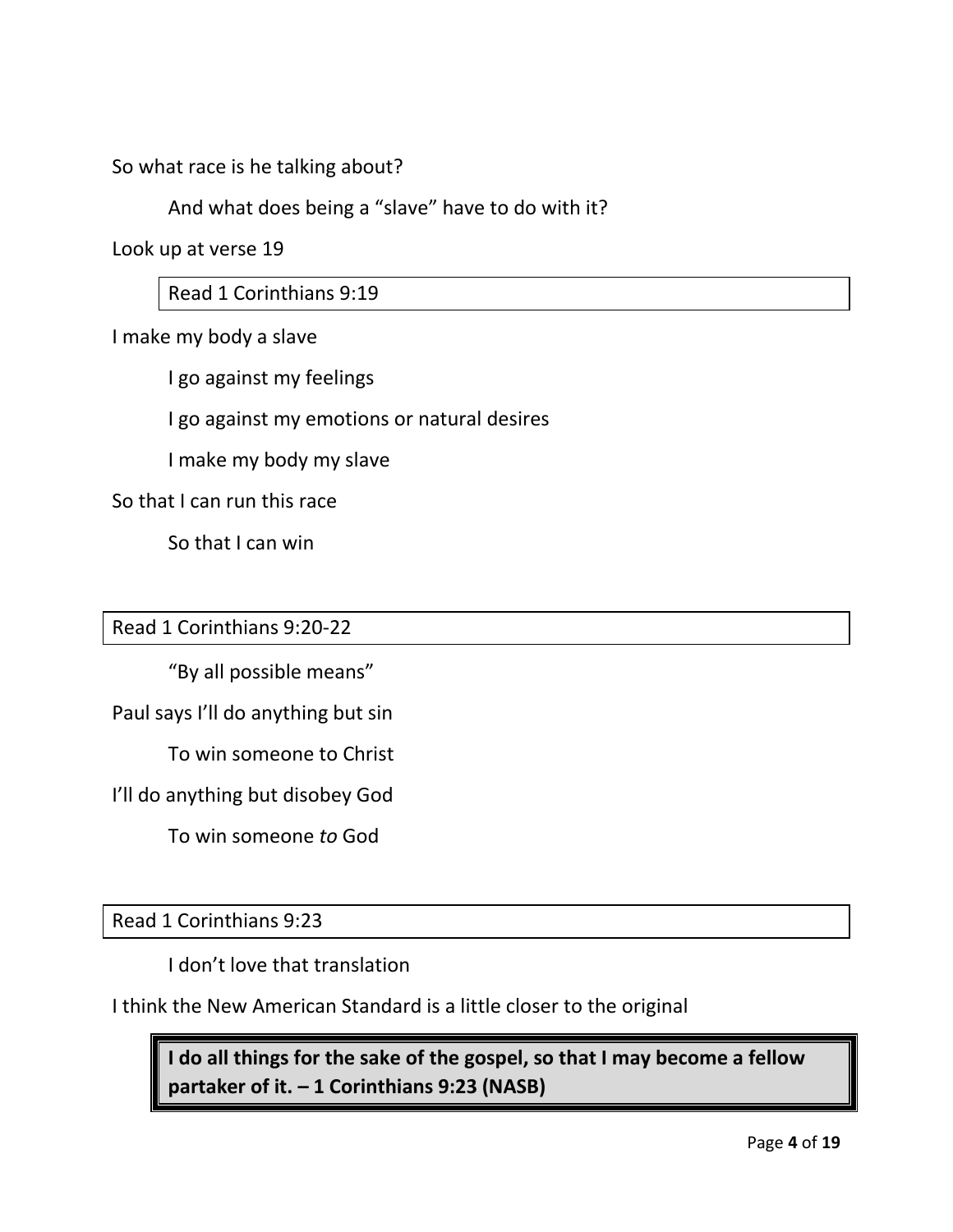Today, we might say "shareholder"

Let me say it this way

When you become a "fellow partaker" in the Gospel

You move off of the sidelines

And into the game

"Run to win", friends

Because there's far more on the line

In that contest

Than there ever will be tonight

**2 Corinthians 5:11a - Since, then, we know what it is to fear the Lord, we try to persuade others.**

You're life should be about persuading others

So speak boldly

Love and invite and pray

That God will persuade others through you

OK, so last week

I tried something new

I've preached hundreds and hundreds of sermons

I don't think I've ever tried this

But I liked it

So I'm gonna try it again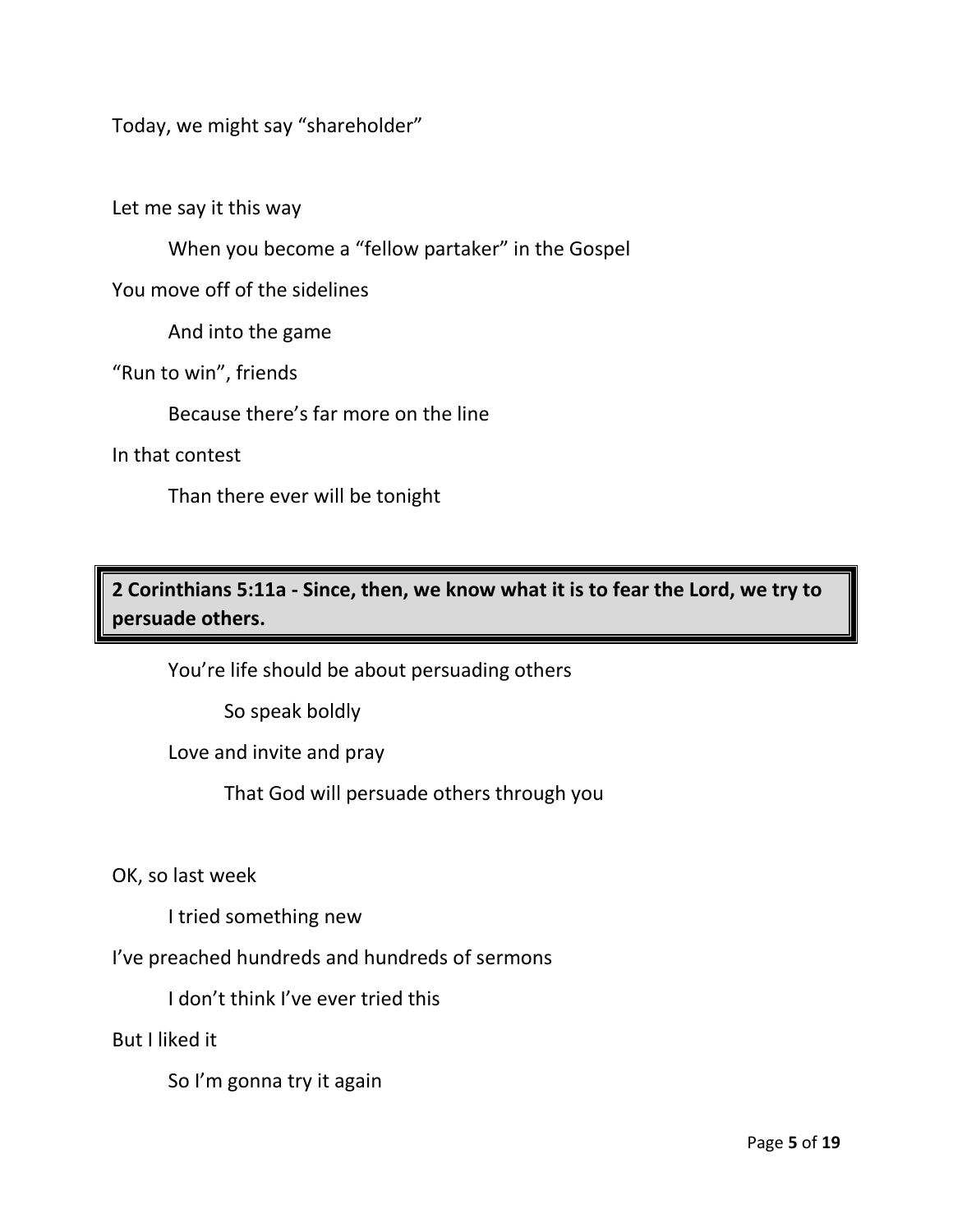Kinda fancy

So I'm going to try that again

And just to make it memorable

They all start with S

Because I couldn't help myself

## **We've covered the Scripture**

The Bible implores us to persuade others

To run to win in trying to be a light to others

**But now let's look at the Statistics**

# **Do you see this graph?**

What do you think it represents?

The dark blue section

78%

Represents the number of non-Christians who would be open to talking with their Christian friend about their faith

Only 22% would feel at all uncomfortable

About 4 to 1 ratio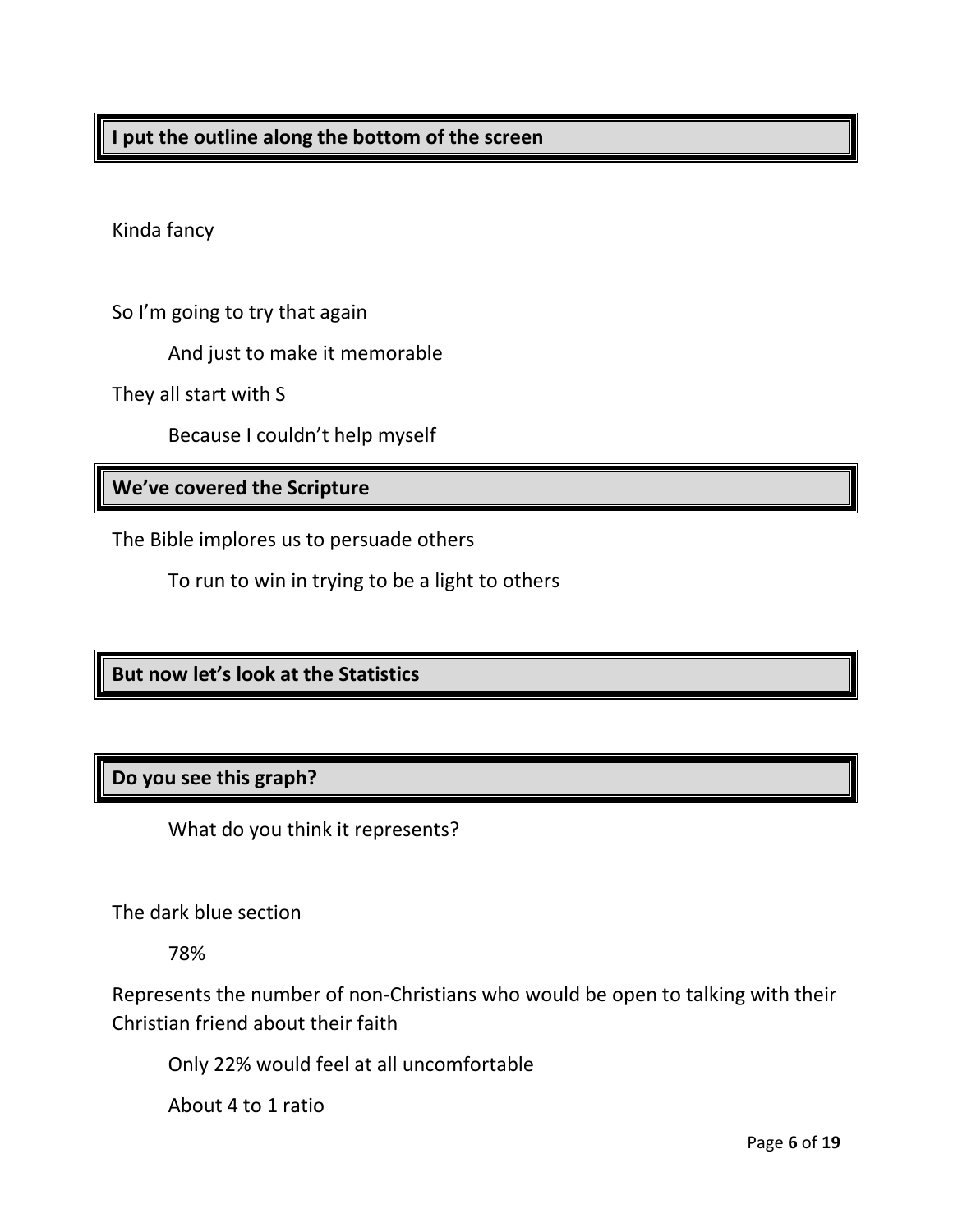But according to Lifeway research who conducted the study

Even those numbers get better if one or more of these things is true:

**"I saw them treat others better because of their faith."**

**"I saw them caring for people's needs because of their faith."**

**"I saw them be happier because of their faith."**

**"I saw them standing up against injustice because of their faith."**

**"I saw them use their faith to solve problems in our community."**

**"I saw them use their faith to help them solve their personal problems."**

**"I saw multiple races/ethnicities working together in a church."**

It's 4 to 1 without this

But all of those make it better

## **What about this?**

87% of non-church going Americans have at least one Christian friend

Almost no one in America doesn't have at least one Christian friend

And yet the majority

The large majority

**Have never had a Christian friend tell them how to become a Christian (71%)**

A large majority have never had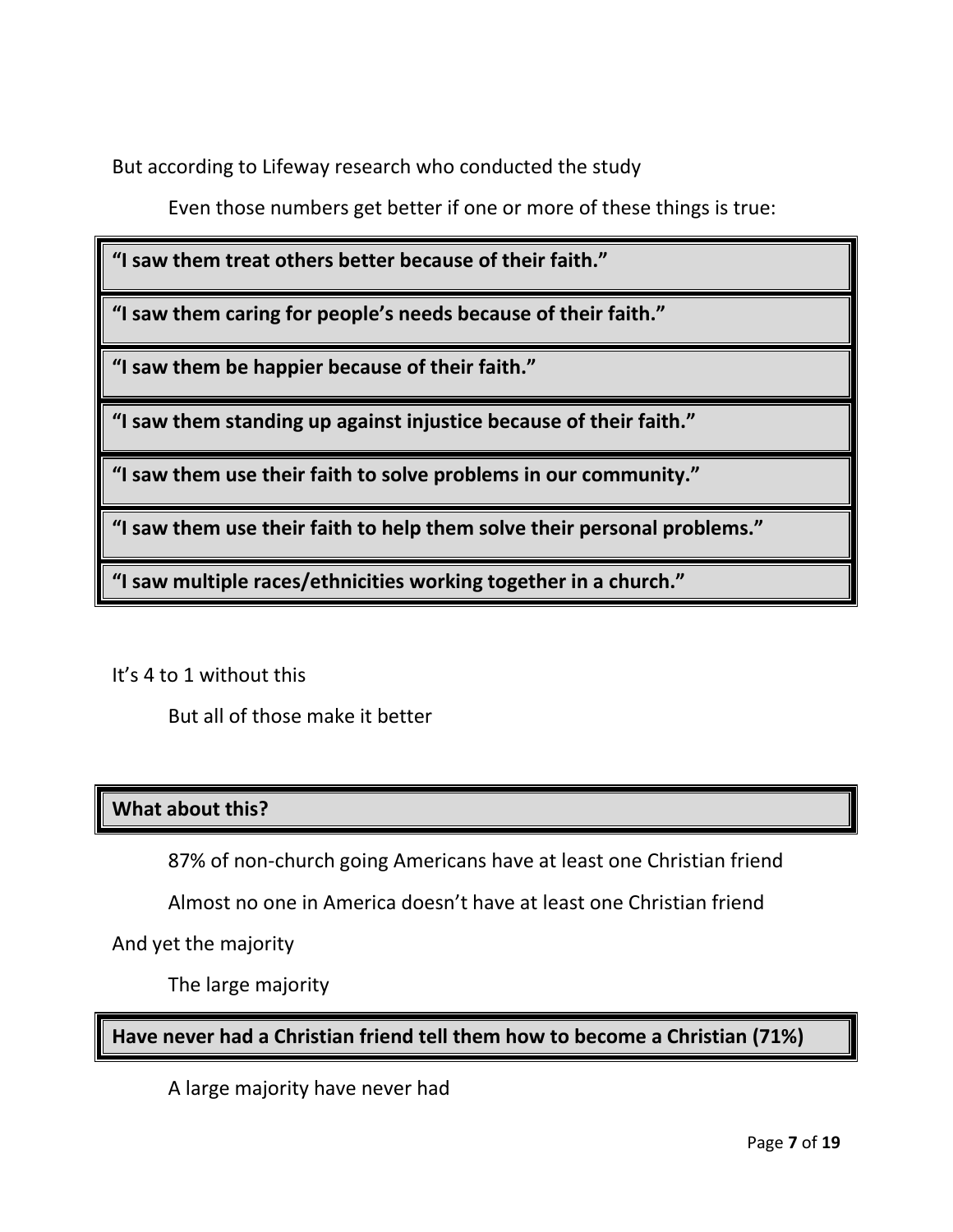## **A Christian friend tell them the benefits of being a Christian (65%)**

A large majority have never had

**A Christian friend tell them the benefits of participating in a local church (67%)**

Almost all non-Christian Americans have at least one Christian friend

**And yet 40% of them**

4 in 10

Have never had even one of their Christian friends

Tell them about *any* of those

I want you to picture that

I mean, we don't want to judge people

Or yell at people like some street preacher

But we believe that everyone lives forever somewhere

So 4 out of 10 folks

Who don't attend church

Who don't have a relationship with Jesus

Have one or more Christian friends

Who are following Jesus

Jesus

The One who told us to make disciples

They have never had *ANY* of their Christian friends

Who are going to spend eternity with God in Heaven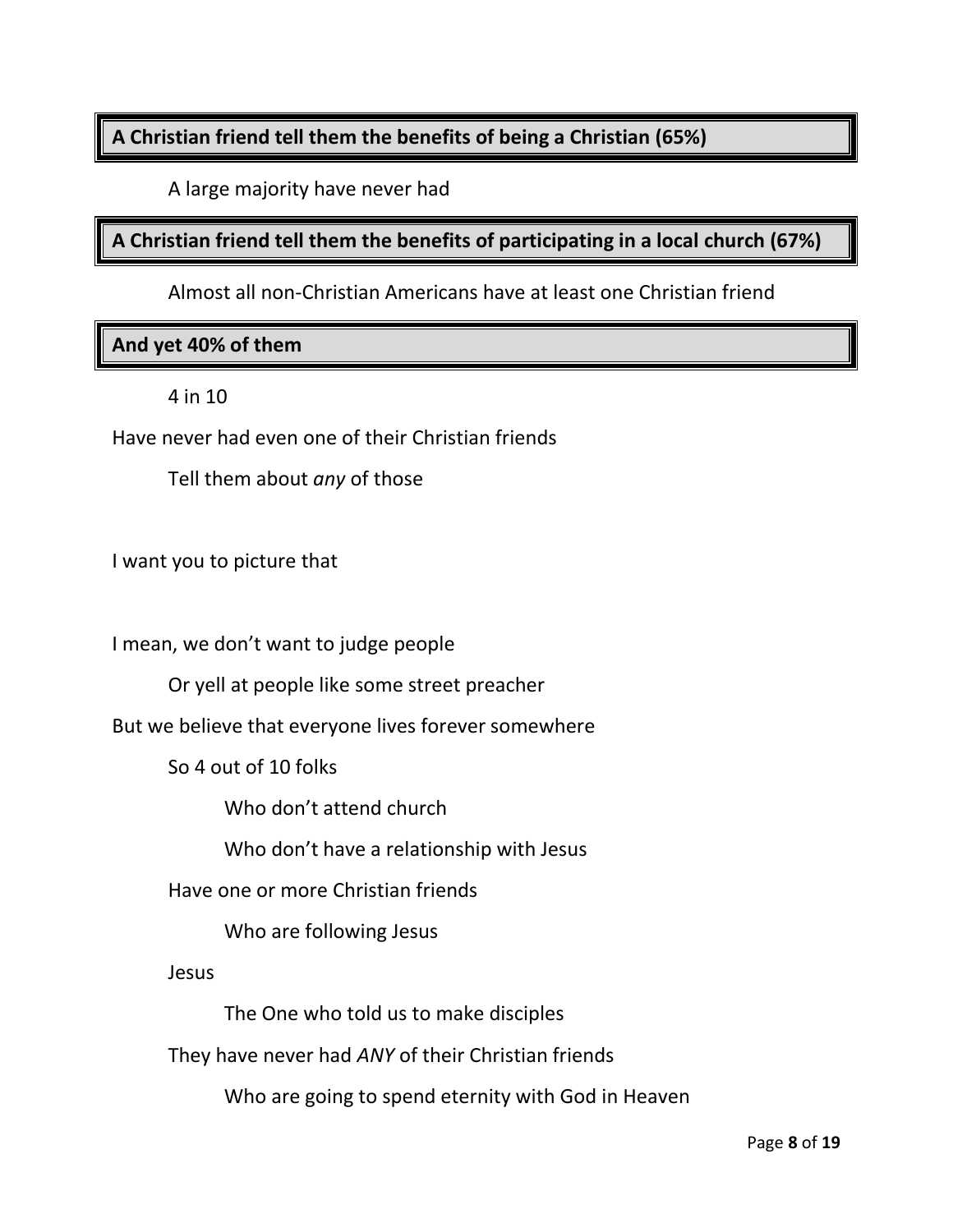Tell them *ANY* of it

Almost half!

And yet, they're going to stand before God one day

Waiting to hear *their* eternal destiny

Having never been told about any of this

By any of their Christian friends

Our lives simply do not match our convictions

We must do better

We must *be* better

**Our world is getting dark** {Show Matthew 5:14-15 - You are the light of the world. A town built on a hill cannot be hidden. Neither do people light a lamp and put it under a bowl. Instead they put it on its stand, and it gives light to everyone in the house.}

Everyone in the house needs more light

And we're the light of the world

The problem is

**We're squeamish**

We don't want to be *that guy*

Right?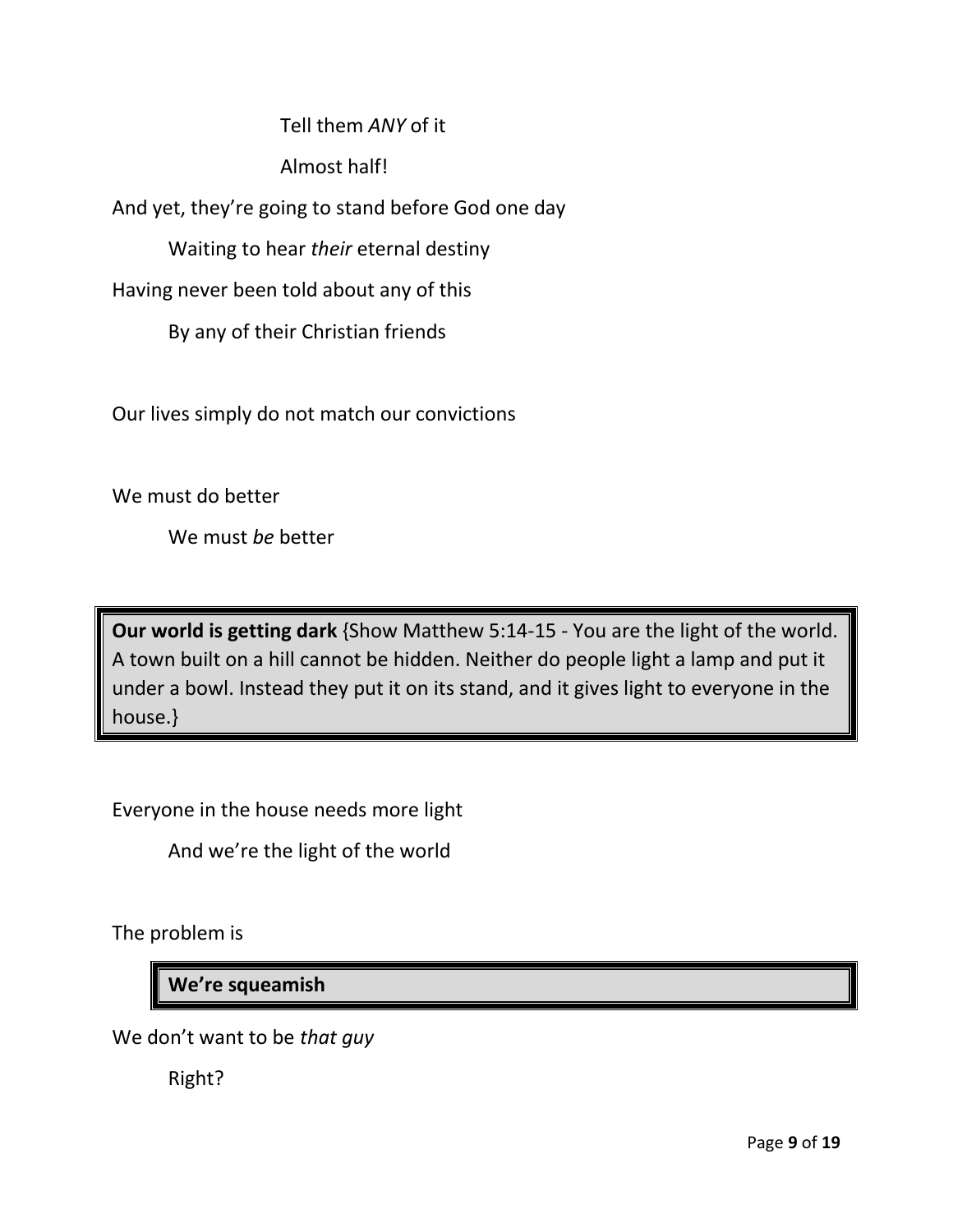You know *that guy*

And you don't want to *be* that guy

# **SKIT {BLANK SCREEN}**

Listen to me:

**You have two choices** {Show "Square" & lines}

And they're big choices

When it comes to you being light

**You can be Timid**

**Or you can be Bold**

That's the first choice

Timid or bold

**And you can be Humble**

**Or you can be Proud**

That's the second

And it makes all the difference

How you choose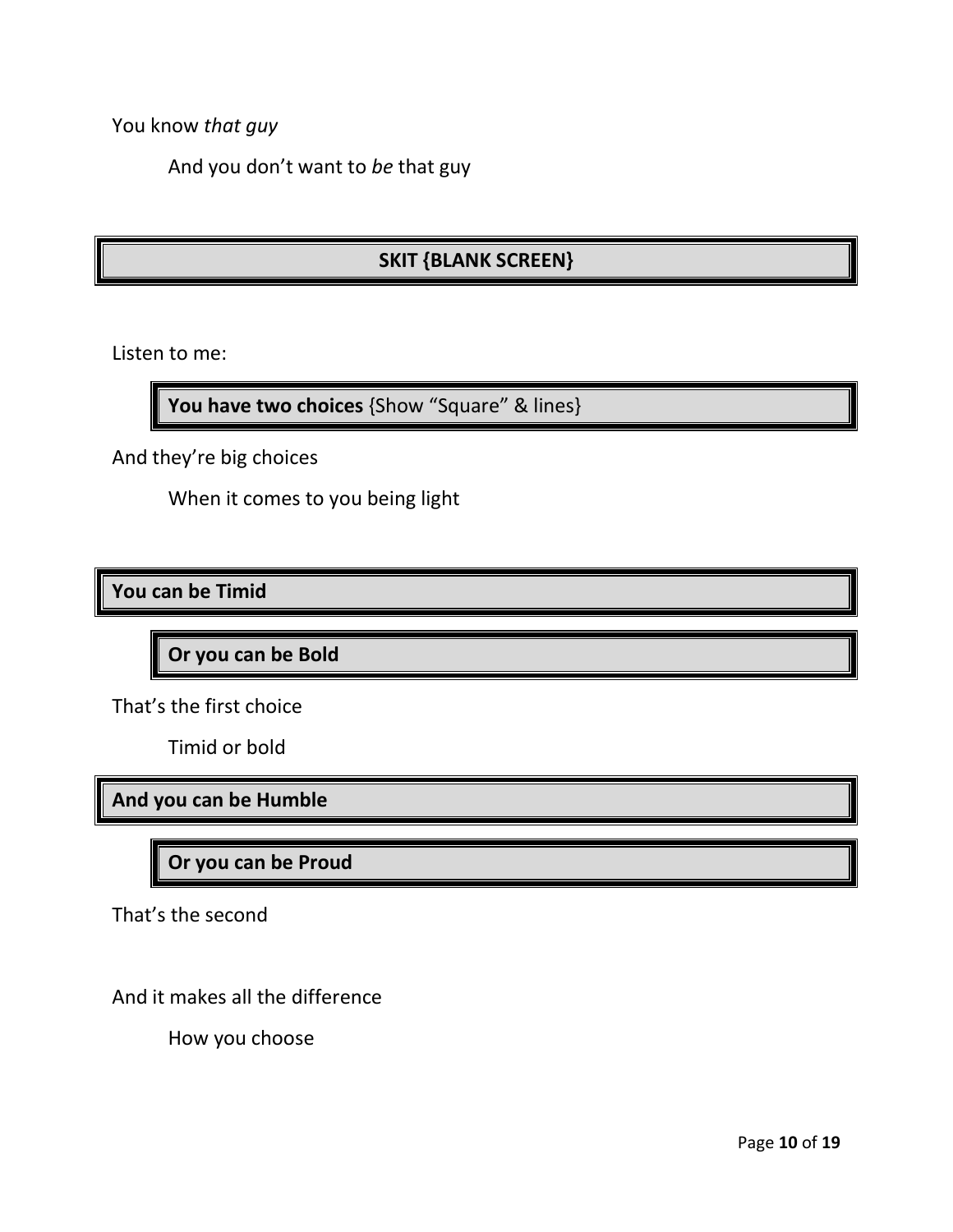If you're timid

## **Even if you're humble about it**

You're not going to shine very brightly

You're probably worried about upsetting people

And that's good

To a point

And you probably won't

But your fear will probably keep you from being very effective

If this is you

Timid and humble

May I remind you of Paul's words to Timothy:

**2 Timothy 1:6-7 (NLT) - This is why I remind you to fan into flames the spiritual gift God gave you when I laid my hands on you. For God has not given us a spirit of fear and timidity, but of power, love, and selfdiscipline.** 

You're not timid because of God's Spirit

So fan that into flame

Pray like crazy

If this is you

Pray like crazy

And ask Him to stir up that power that's already inside you

It'll make you bold

It'll make your heart break for those without Him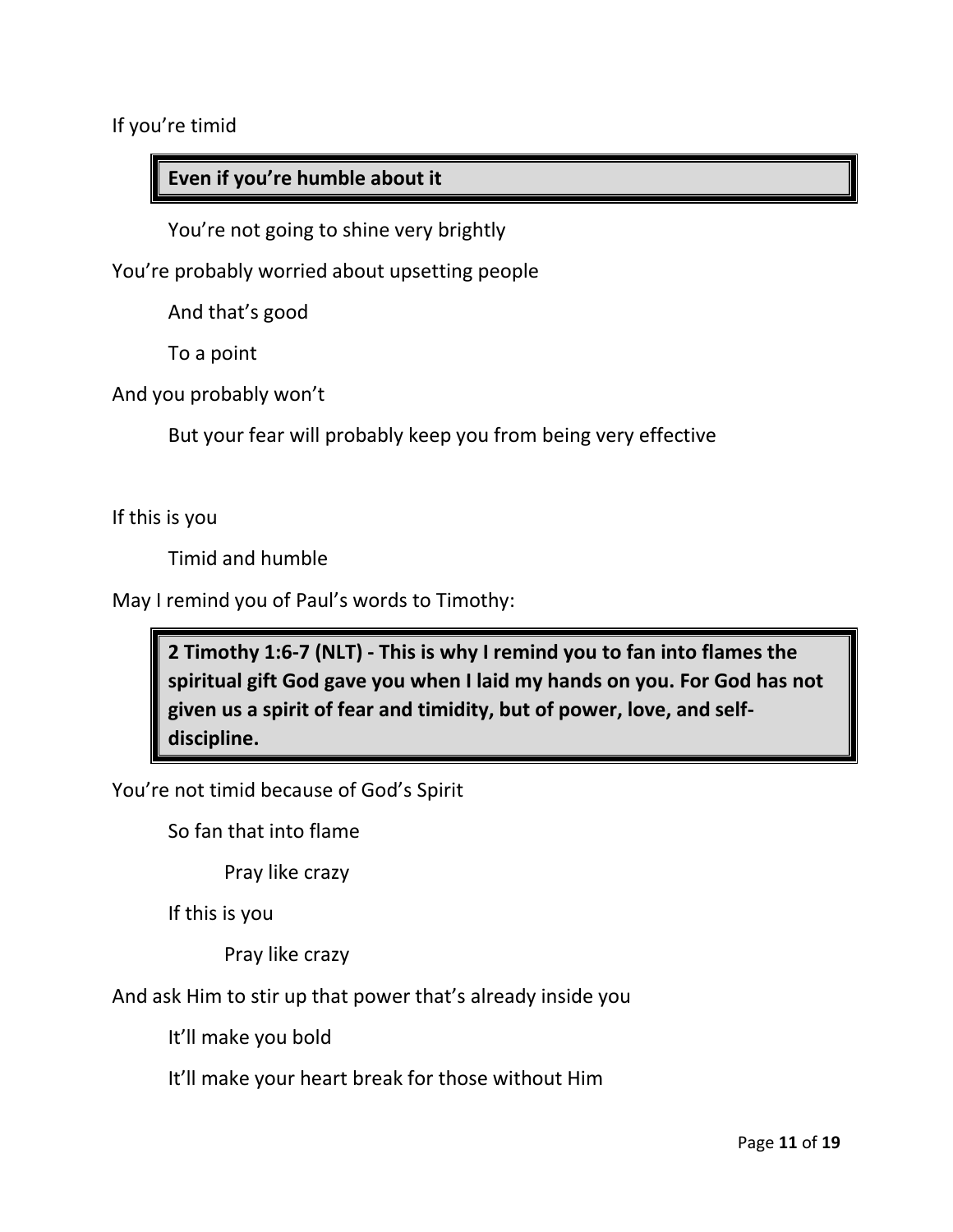And ask Him to stir up that self-discipline

Some translations say "sound mind" that's already inside you

So you can think clearly

To give the reasons for the hope that you have

That's a powerful verse – one of my favorites

That applies to lots of things

But look what he says

In the very next statement

## **So never be ashamed to tell others about our Lord. – 2 Timothy 1:8a (NLT)**

The application of verses 5 & 6

For Timothy

And for a lot of us

Is in speaking boldly about Jesus

"Never be ashamed to tell others about our Lord"

And if you're feeling timid

Remember, that didn't come from God

He gave you boldness

And love

And a sound mind

Humble and timid doesn't work

**Proud and timid works worse**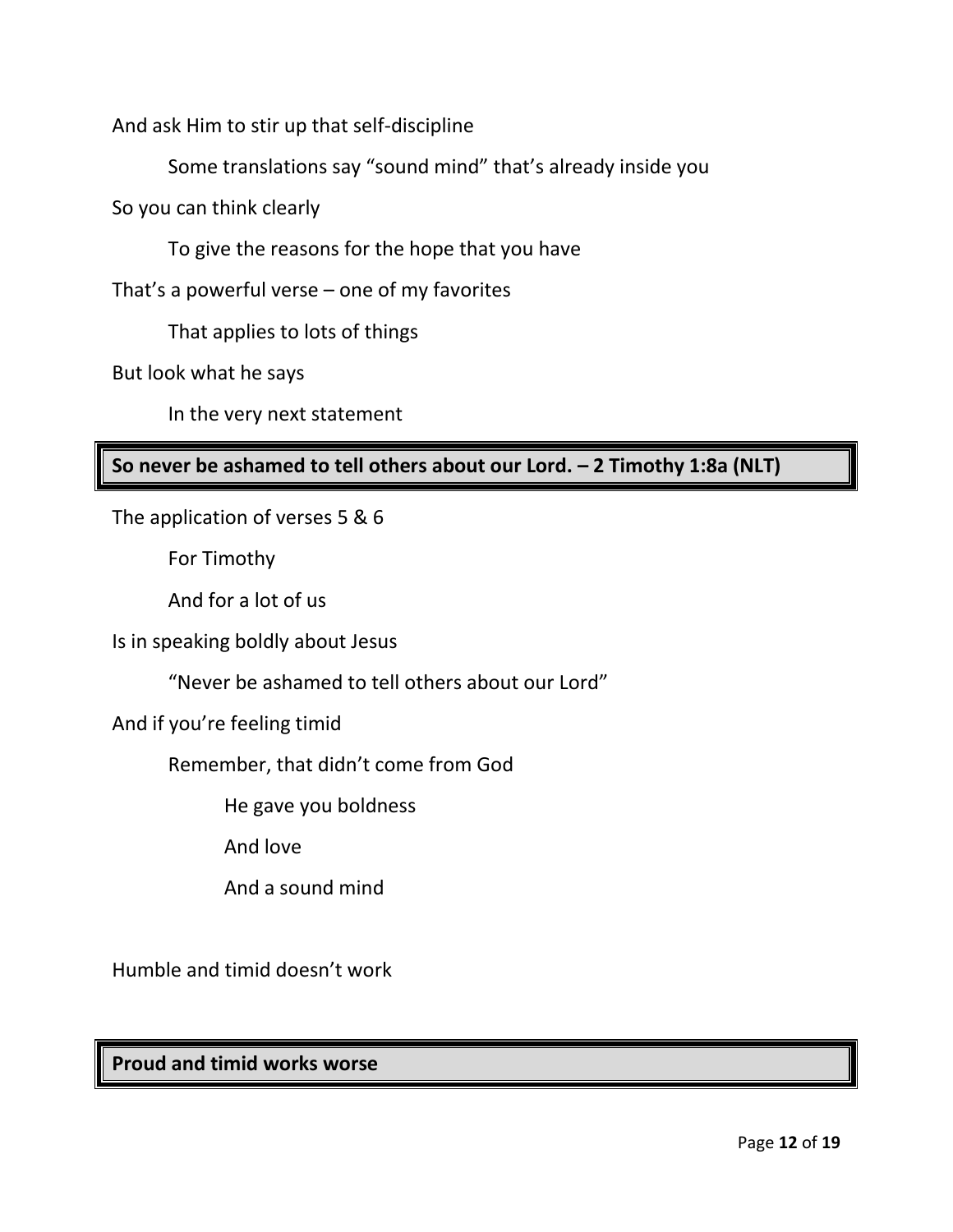### **Let's talk about proud and bold**

Because that gets attention

But too often

Proud and bold

Reminds us of the church lady

She was proud and bold

If this is you

You approach the Gospel with all the tenderness

Of a hand grenade

You lob it over the wall

{BOOM}

But you did your part

You told 'em

It's like the old hymn

"Take your shrapnel to the Lord and leave it there"

If this is you

May I remind you of Titus 3:5?

**Titus 3:5a - He saved us, not because of righteous things we had done, but because of His mercy.**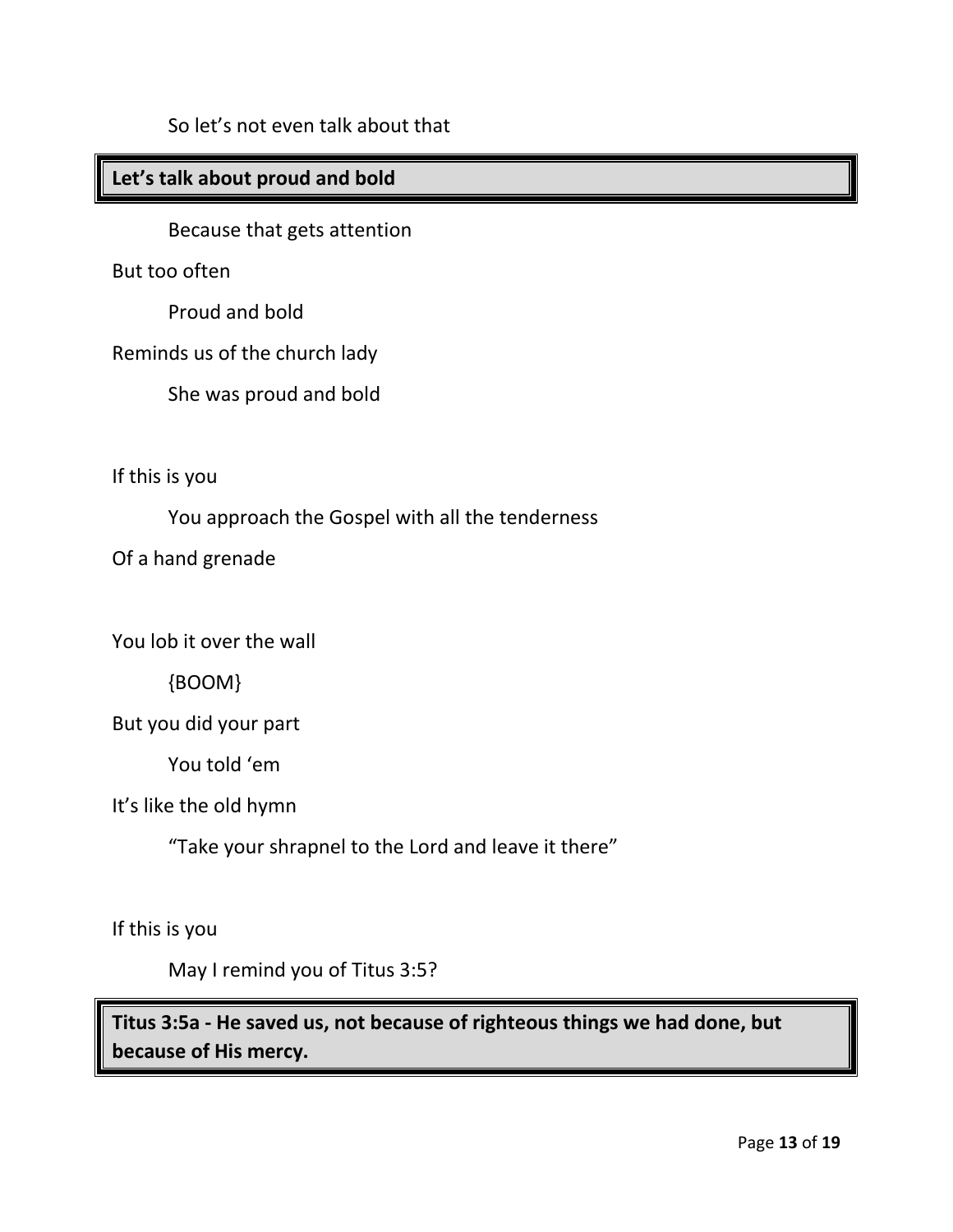You are not a good person

Telling a bad person how to be like you

You are an orphan

Who was hungry and cold on the street

And you found a loving father

Who takes in scared, lonely kids

And you're just telling the other kids in the alley

About this great house you live in now

You were saved

Not because of righteous things you've done

You were saved

Because of His mercy

And His goodness

And His forgiveness

Timid doesn't work

But proud and bold doesn't work either

That leaves us with what we're striving for

**Humble & bold**

Humble

Because you know you are not any better

Than anybody else

And you may even be worse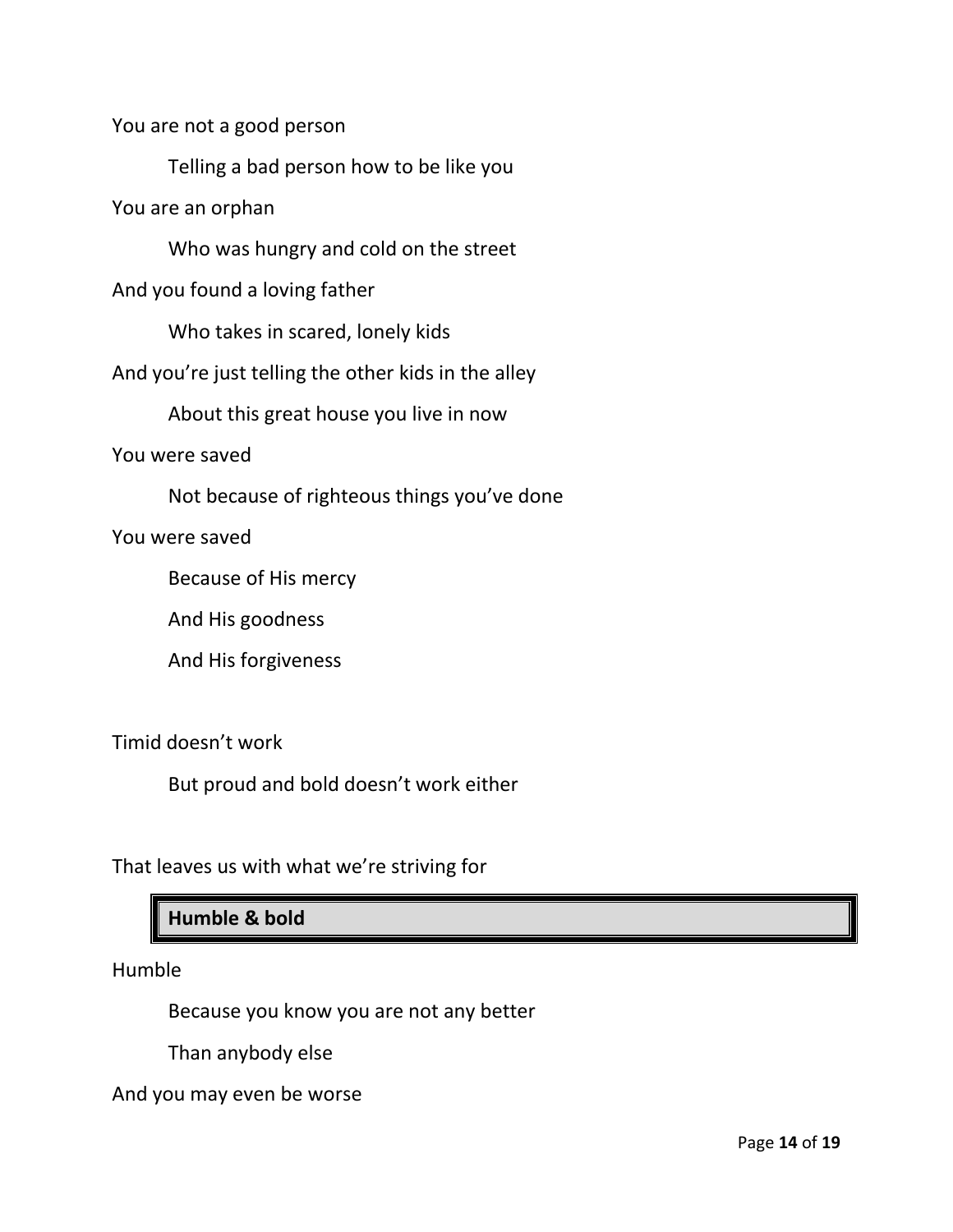Than the person you're talking to

And Bold

Because you love your friends

And you know they're going to spend forever somewhere

And you can't stand the idea

Of them standing before God

Not knowing what you know

### **And that leads us to success**

We should be pray for success

In being a light

We should be pray for success

In persuading others

We should strive and run and compete for success

Because eternity matters

And everyone we know

Is going to spend forever somewhere

I want to end with these words from the Apostle Peter

**1 Peter 3:15 - But in your hearts revere Christ as Lord. Always be prepared to give an answer to everyone who asks you to give the reason for the hope that you have. But do this with gentleness and respect.**

There's 4 parts to this verse

Let me do it in reverse order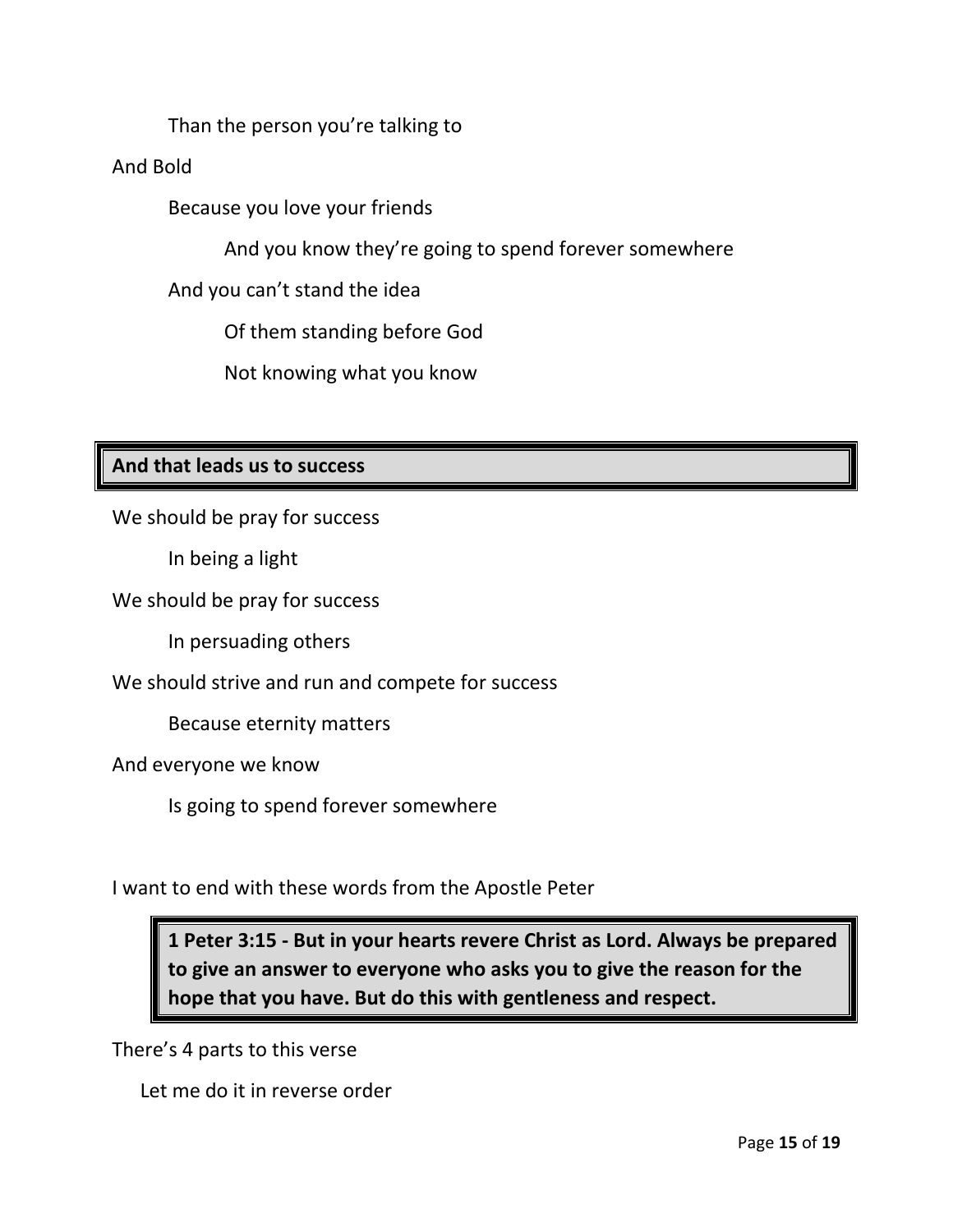#### **1. Have these conversations we're describing with gentleness and respect**

Don't be a jerk

Don't be tacky

Don't be arrogant or rude

Be gentle

Show respect

# **2. Always be prepared to give an answer to everyone who asks you to give the reason for the hope that you have.**

That means you have to live with hope

If hope comes natural to you

Let your light shine

Show up in tough spots

Encourage

Uplift

Offer to pray for people

Offer them a smile and a hug

You know who you are

We need you … to shine!

If hope is not natural to you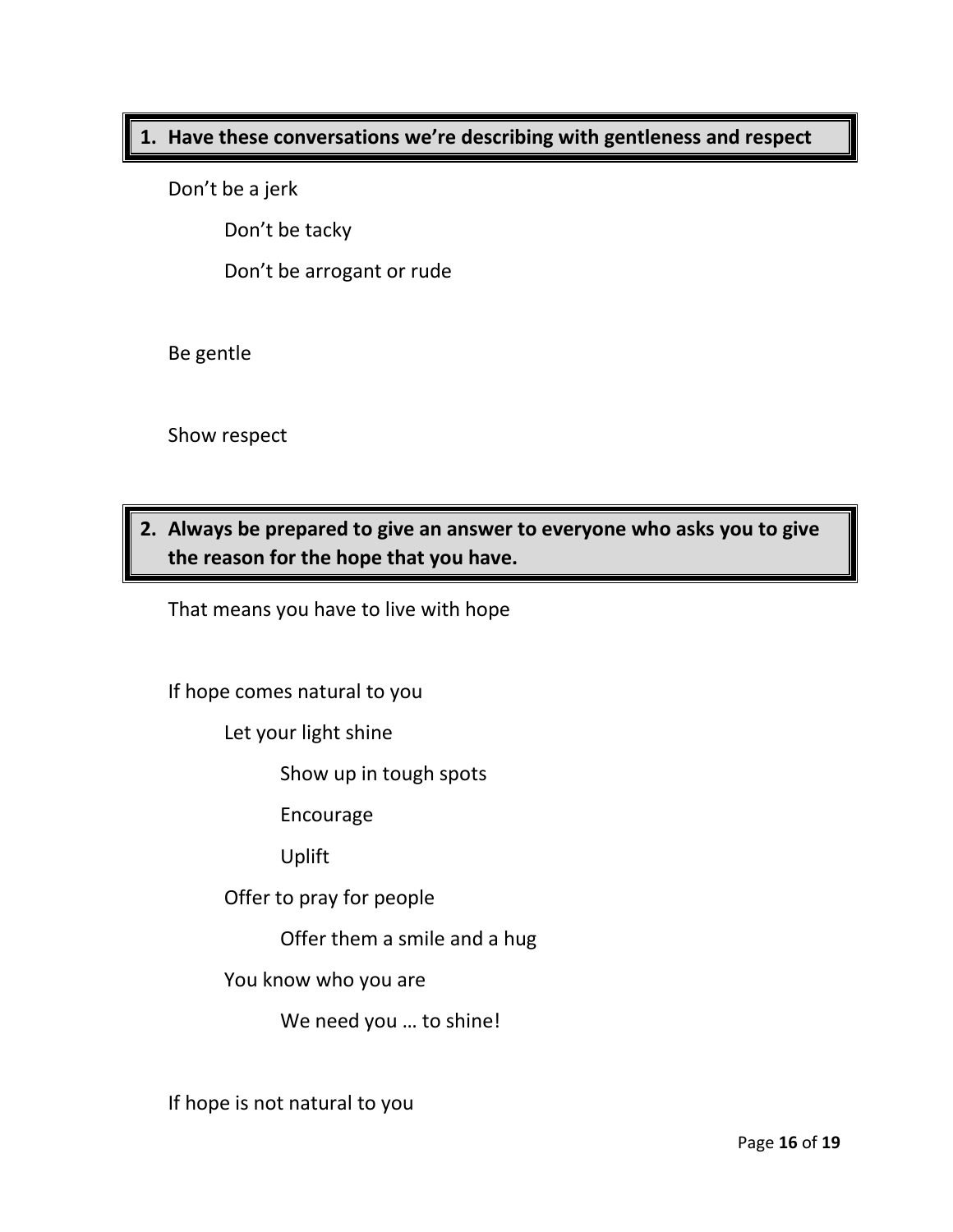Remember it can be super-natural

So pray for it

I mean it

Pray for more hope in your life

Everyday

And when people see Eeyore being less grumpy

They're going to ask you about it

And you can tell them about Jesus

If you're going to have a supernatural hope

## **3. You need to revere Christ as Lord**

Develop and nurture

A genuine

Heartfelt faith

This generation can smell out a phony a mile away

So make sure Jesus is your Lord

Before you try to make Him theirs

### **4. And then always be ready to give an answer**

Two things jump out at me

#1 – you've got to always be ready to give an answer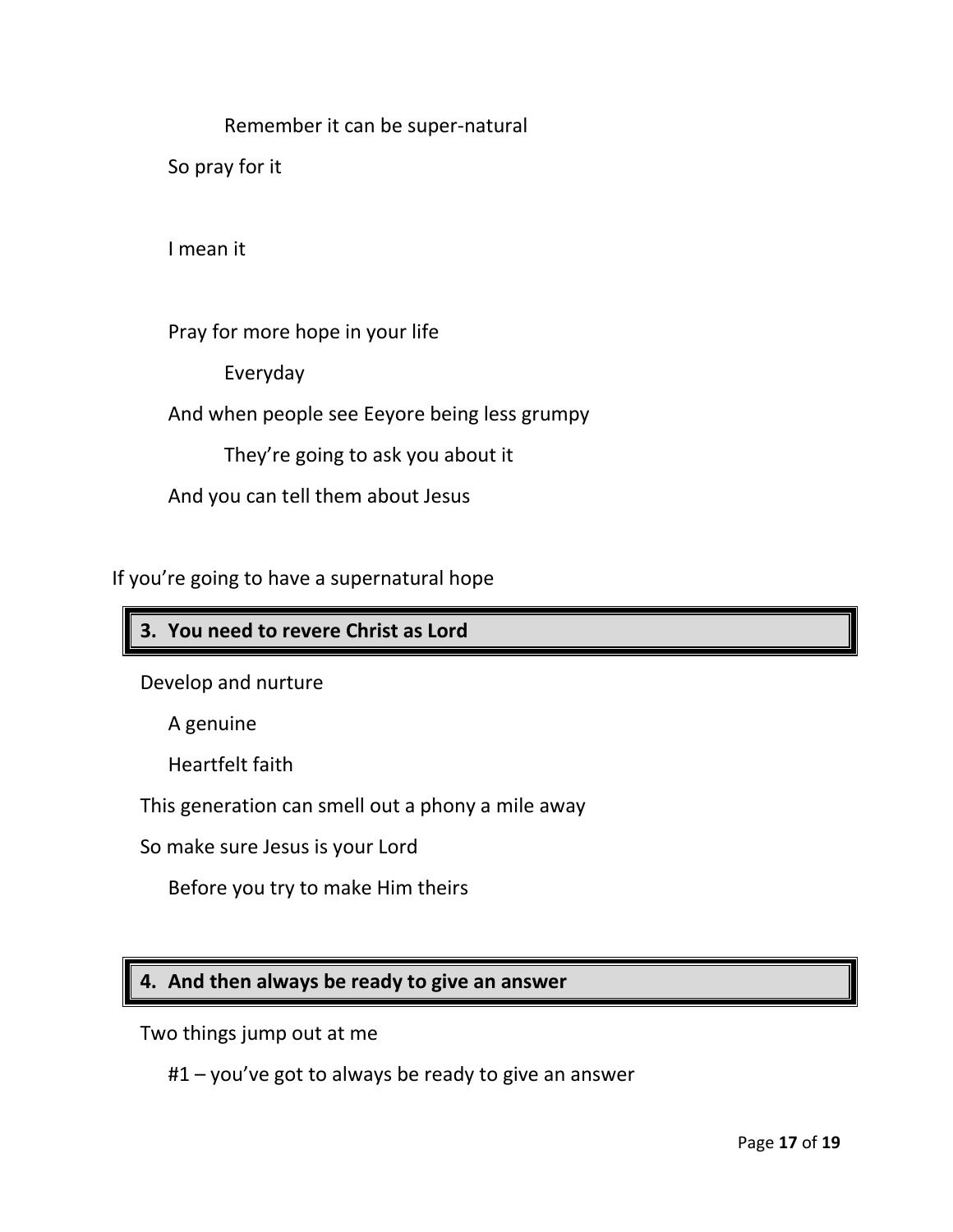Pretty insightful, huh?

That's why I'm up here and you're not

Obviously, if you don't feel confident to explain the reason for the hope you have

You need to get confident

I've debated offering a class

I'm getting a master's degree in apologetics

I like talking about this stuff

But I don't want to take the time

To prepare and offer a class

If no one wants that

If you would be interested in learning more about

Always being ready to give an answer for the hope you have

Would you text your name and email address to

931-486-4494

That's for you guys too

If there's several who have interest

We'll set something up

So the first thing

You've got to always be ready to give an answer

But the second thing that jumped out at me